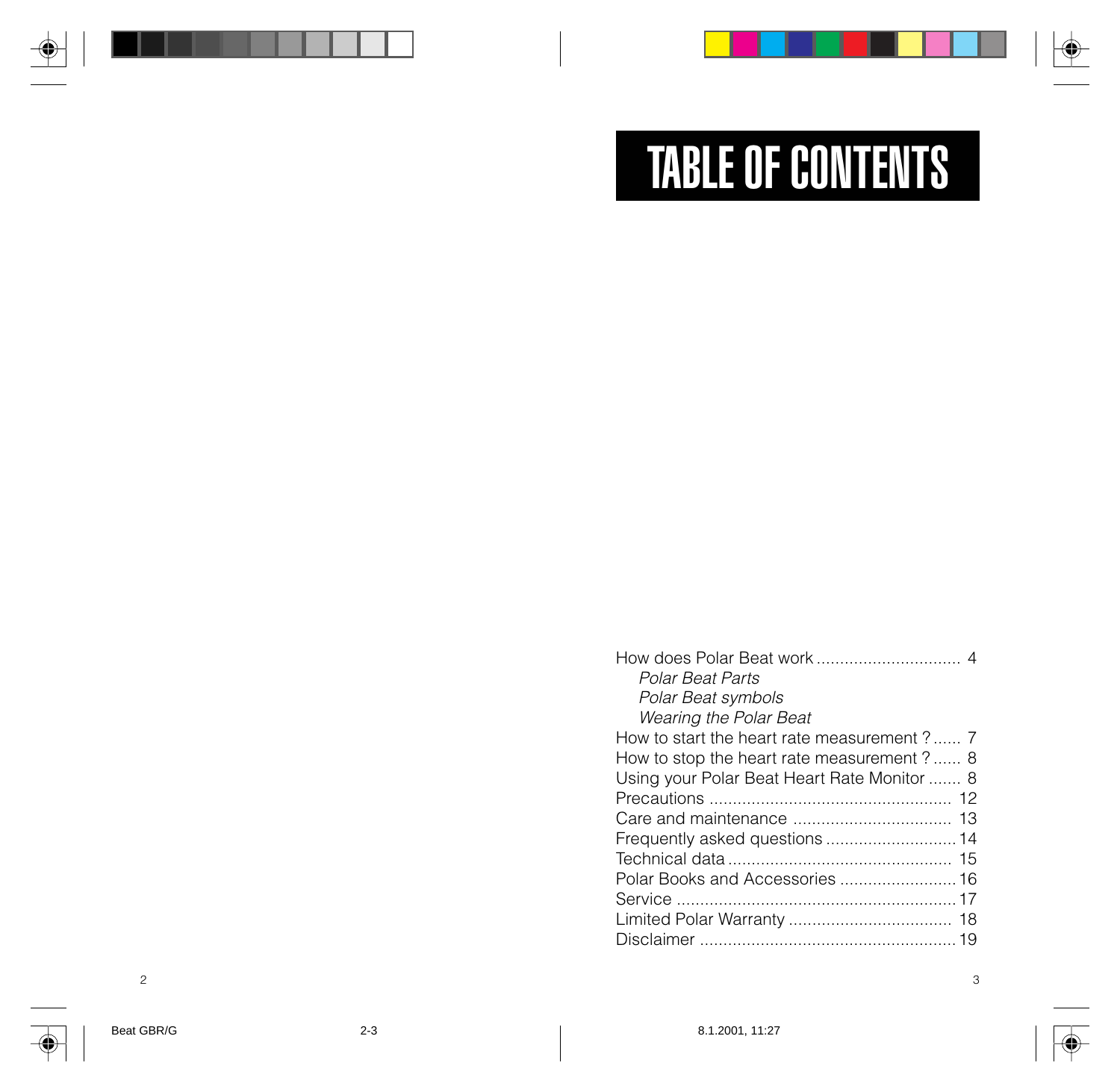# HOW DOES POLAR BEAT WORK?

### **Polar Beat Parts**

Polar Beat Heart Rate Monitor consists of three parts:



#### **Polar Beat symbols**



The flashing heart symbol indicates the ongoing heart rate measurement. The heart symbol flashes in the pace of your heart.



OFF appears in the display always when the heart rate measurement is not on.

### **Wearing the Polar Beat**

1. Attach the Polar Transmitter to the elastic strap.

2. Adjust the strap length to fit snugly and comfortably.

3. Wet the **grooved electrode areas** on the backside of the Polar Transmitter.

The key to flawless operation is to wet the grooved electrode areas carefully.

4. Secure the strap around your chest, below the breasts. Lock the buckle.

5. Check that the grooved and wet electrode areas are against your skin and the Polar logo is in a central upright position.

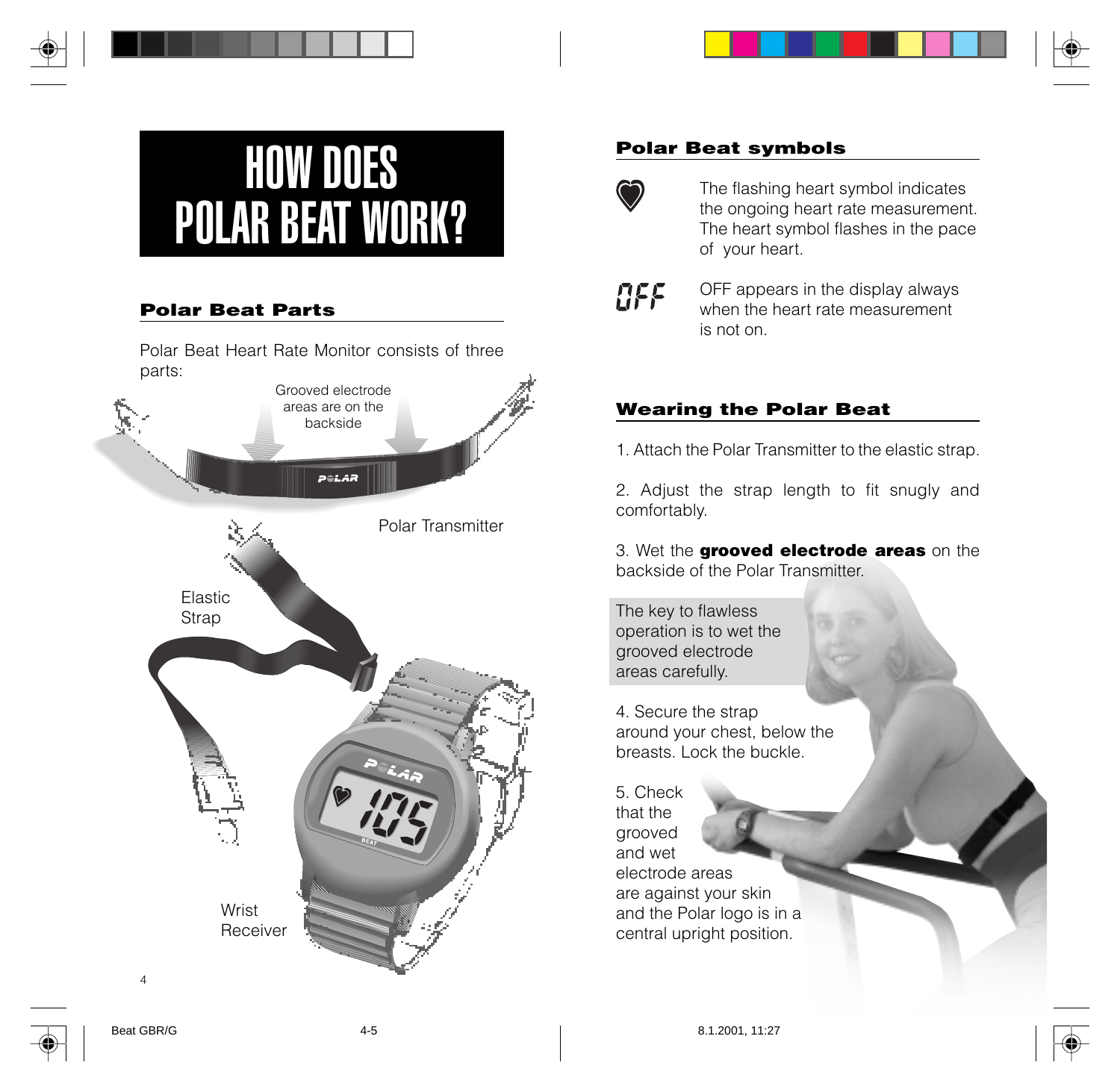We recommend that you wear the Transmitter against your bare skin. This ensures a flawless operation of the Transmitter. However, if you wish to wear the Transmitter over a shirt, moisten the shirt well under the electrodes.

6. Put on the Receiver as you would put on an ordinary watch.

It is important that the electrodes are wet during the exercise. However, after the exercise, wash and toweldry the Transmitter carefully to save battery life.



# HOW TO START THE HEART RATE MEASUREMENT ?

- 1. Wear the Transmitter and the Receiver as described earlier.
- 2. Bring the Receiver close to the **Transmitter**
- 3. Hold the face of the Receiver next to the centre part of the Transmitter's POLAR logo.

Receiver display shows 888. Heart Rate Measurement will start in five seconds and you can see your heart rate (beats per minute) and the heart symbol in the display.

4. You can now start exercising with the Heart Rate Monitor.

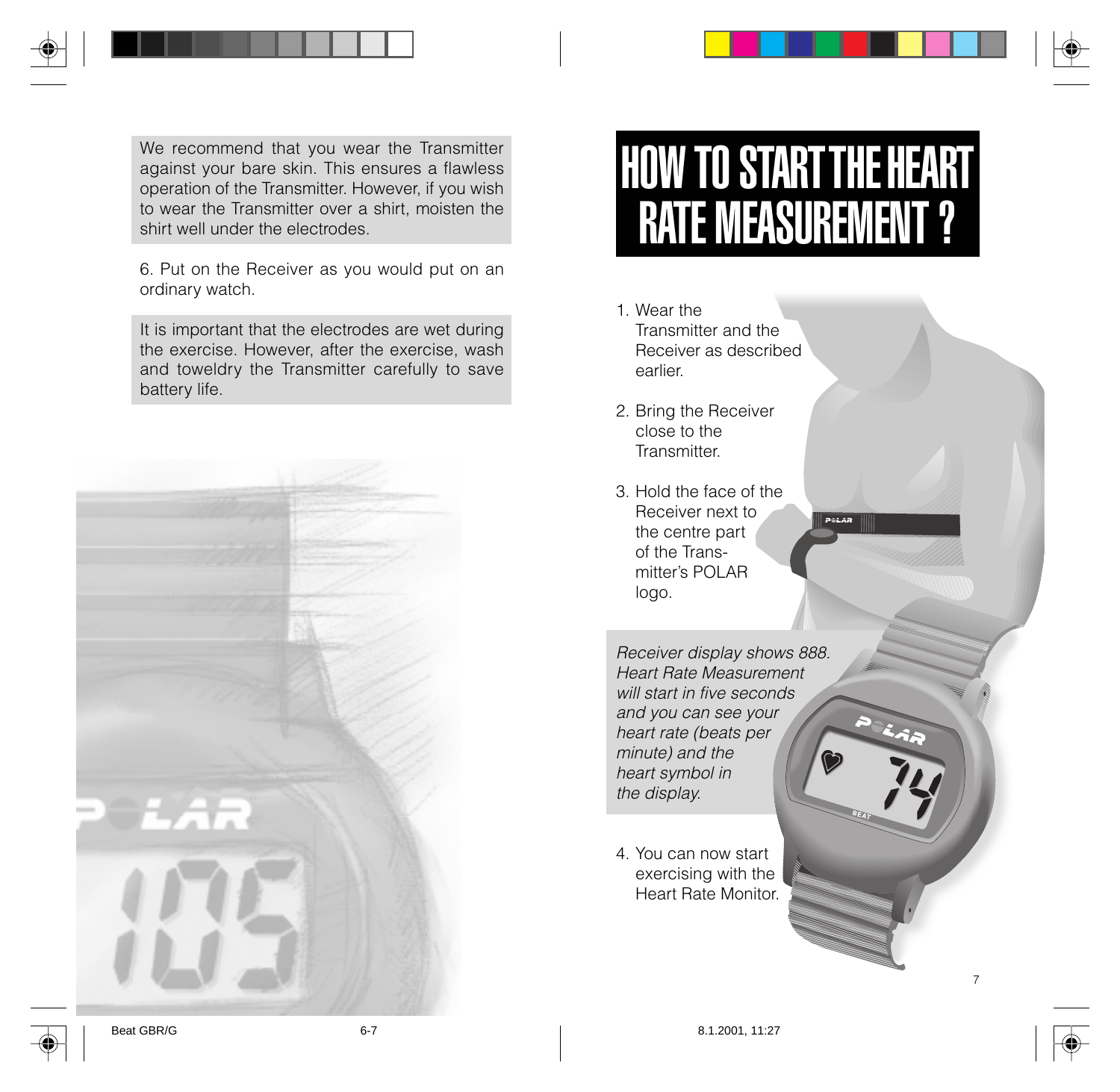# HOW TO STOP THE HEART RATE MEASUREMENT ?

- 1. Remove the Transmitter from your chest.
- 2. Rinse the Transmitter carefully.
- 3. Wipe dry the **Transmitter**
- 4. The Receiver will turn off automatically in five minutes after the last received signal. OFF appears in the display.



### USING YOUR POLAR BEAT HEART RATE MONITOR

Regular exercise helps you to sustain and improve your health as well as feel and look better. The heart rate tells you the exertion level of the body during physical or mental loading. The changes in the heart's beating rate can be followed by a Polar Heart Rate Monitor wirelessly,

continuously and accurately during any type of activities.

The following steps will help you to get the most out of your Polar Heart Rate Monitor and to achieve your targets.

#### **1. Determine your physical activity readiness**

It is important that before starting exercising you determine your readiness for physical activity.

Before beginning any type of exercise program or prior to using the Polar Beat Heart Rate Monitor consult your doctor

- if you are over 35 years of age
- if you have not been following a regular exercise program during the past 5 years
- if you smoke
- if you have signs of high blood pressure
- if you have signs of high blood cholesterol
- if you have any signs or symptoms of any disease
- or if you use a pacemaker or another implanted electronic device.

#### **2. Determine your target**

| Target:    | Moderate Activity and Weight                    |
|------------|-------------------------------------------------|
|            | Management                                      |
| Duration:  | 30 min - 1h (even up to 2 hrs)                  |
| Frequency: | 3-5 times a week (even daily)                   |
|            | Target group: beginners, sedentary, overweight, |
|            | rehabilitators                                  |

To achieve this target, exercise is easy-paced and causes only slight breathlessness and sweating. Choose this target if your goal is to improve overall wellness and cardiovascular health.

8 9



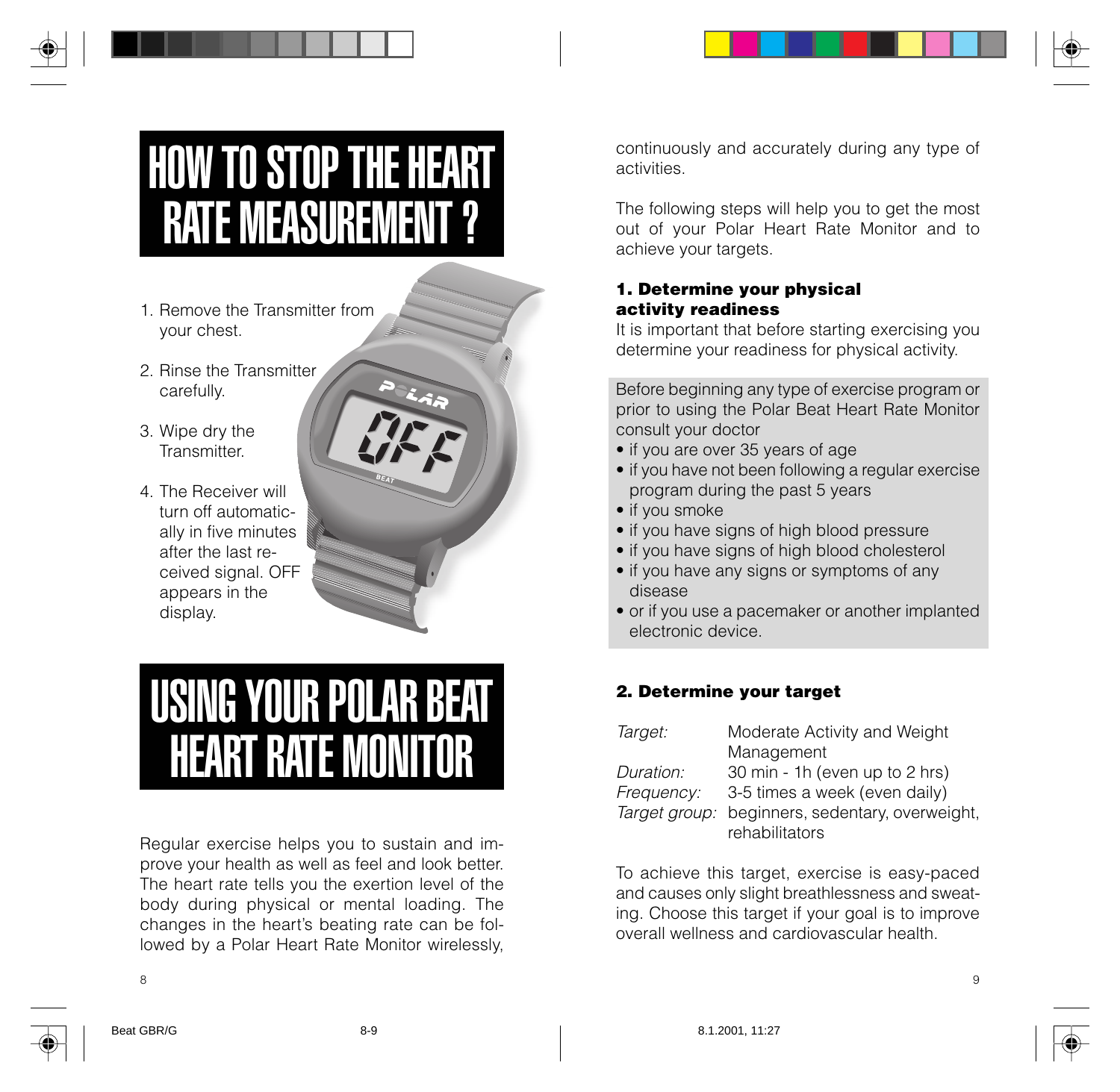| Target:    | Improved Fitness and Increased                 |
|------------|------------------------------------------------|
|            | Performance                                    |
| Duration:  | 30 min - 1 h (even up to 2 hrs)                |
| Frequency: | 3-5 times a week (even daily)                  |
|            | Target group: Persons who are already exercis- |
|            | ing and have no health problems.               |

To achieve this target, exercise is intermediate or heavy paced and it causes clear breathlessness and sweating. Choose this target if your goal is to increase your endurance capacity and fitness performance.

#### **3. Find the right Target Zone**

The following Target Range Chart helps you to keep yourself in the right Target Zone.



How to find the right Target Zone ? a) Locate your age.

- b) Locate the target, which you just determined. Each target is shaded differently.
- c) Read up from your age to the target you chose.
- d) Draw a straight line from the upper edge of the target to left and you find the Upper Limit of your Target Zone.
- e) Then draw another straight line from the lower edge of the target to left and you find the Lower Limit for your Target Zone.
- f) You have now found your Target Zone. As you exercise, make sure that your heart rate stays within the Target Zone (between the Lower Limit and Upper Limit) you selected to get maximum benefit of your workout.

#### **4. Recommended structure of an exercise session**

Begin each workout slowly and give your body a chance to warm up at least for 5 minutes so that your heart rate is below your Target Zone. Gradually increase the intensity of your exercise until you are in your Target Zone.

Remain at your Target Zone for a desired time. After that, gradually reduce the intensity of your exercise and let your heart rate fall below your Target Zone with a 5 minute cool down period.

As an example of an exercise session for a 35 year-old person with Improved Fitness as target, please see the following chart.





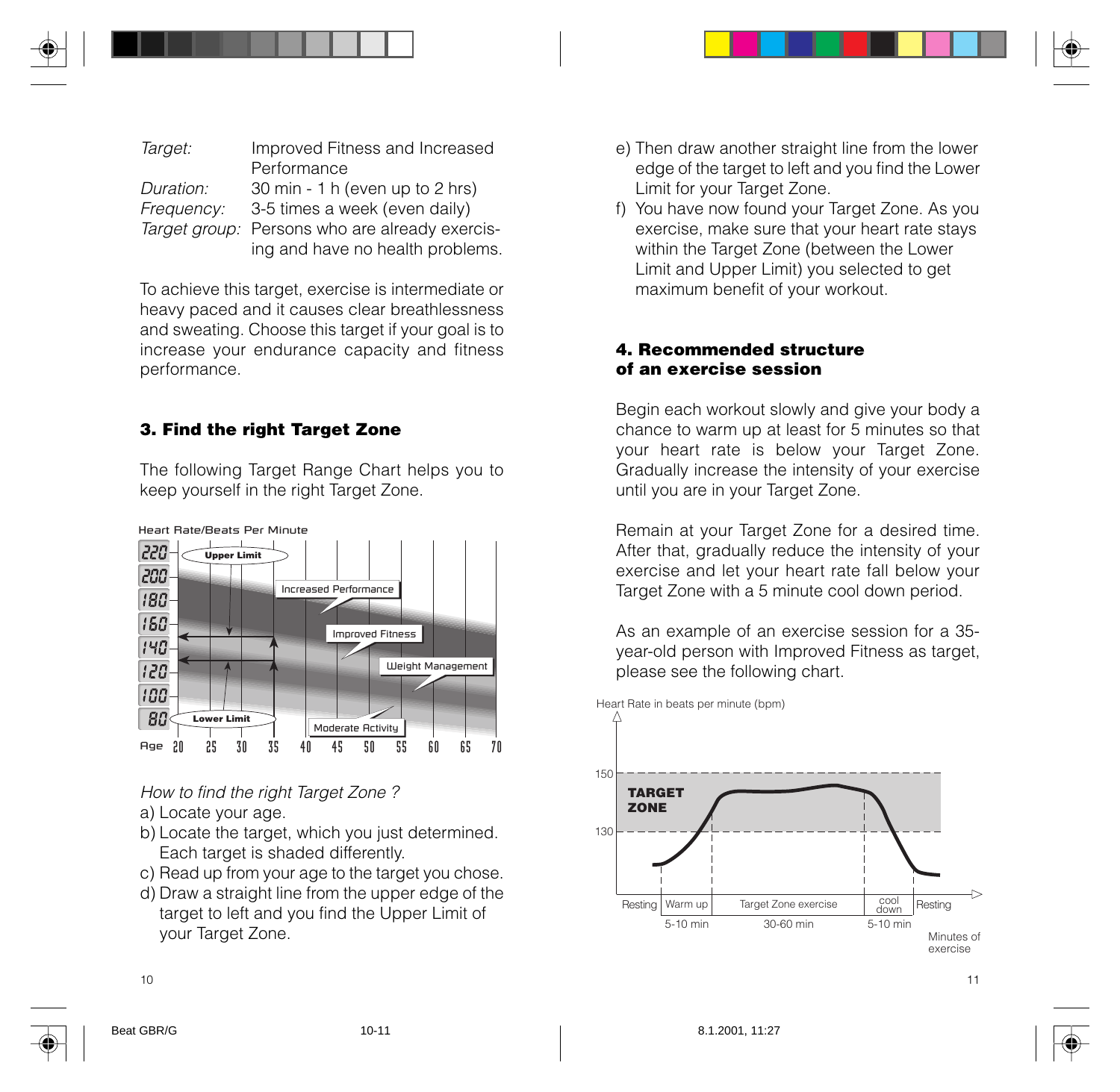#### **5. Recommended activities**

Select activities that you enjoy and vary your workout. To build a solid base for your cardiovascular fitness, choose **continuous activities** (jogging, running, walking, bicycling, rowing, aerobics...). To improve your muscular strength, muscular endurance and flexibility choose **intermittent activities** (tennis, badminton, football, icehockey, soccer, rugby, hockey, weight training, gymnastics...).

Your Polar Heart Rate Monitor helps you to achieve your personal target. With the Polar Heart Rate Monitor you are able to follow the intensity of your exercise safely, keep yourself in the right Target Zone and stay motivated as you see the improvement.

If in doubt, before any physical activity consult your physician.

For more information on exercising with a Heart Rate Monitor, see Books on page 17.

### PRECAUTIONS

- Do not stretch or bend the Polar Transmitter especially when storing it.
- Do not store your Polar Beat Heart Rate Monitor in any kind of non-breathable material, such as a plastic bag or sports bag. Store it in a dry place.
- Keep your Polar Beat out of extreme cold

(below -10°C ) or heat (above 50°C). Keep out of direct sunlight.

- Do not open the Receiver.
- Do not exceed 20 metres in depth when swimming. Your Polar Beat Heart Rate Monitor is water resistant to 20 metres.

Note: While exercising, if you wish to wear your watch at the same time when wearing the wrist receiver, wear them on different wrist to avoid interference.

# CARE AND MAINTENANCE

- Clean the Transmitter with mild soap and water regularly after use to remove dirt. Do not use abrasives such as steel wool or chemicals or alcohol in cleaning as they cause permanent damage to the electrodes. Wipe dry carefully after washing; never store your Polar Beat wet.
- To ensure the water resistance properties and the use of qualified components, the Receiver battery should be replaced only by a person authorised by Polar Electro Oy.
- The estimated average battery life of the Polar Transmitter is 2500 hours of use. Contact your distributor or dealer for a transmitter replacement. Polar recycles used transmitters.

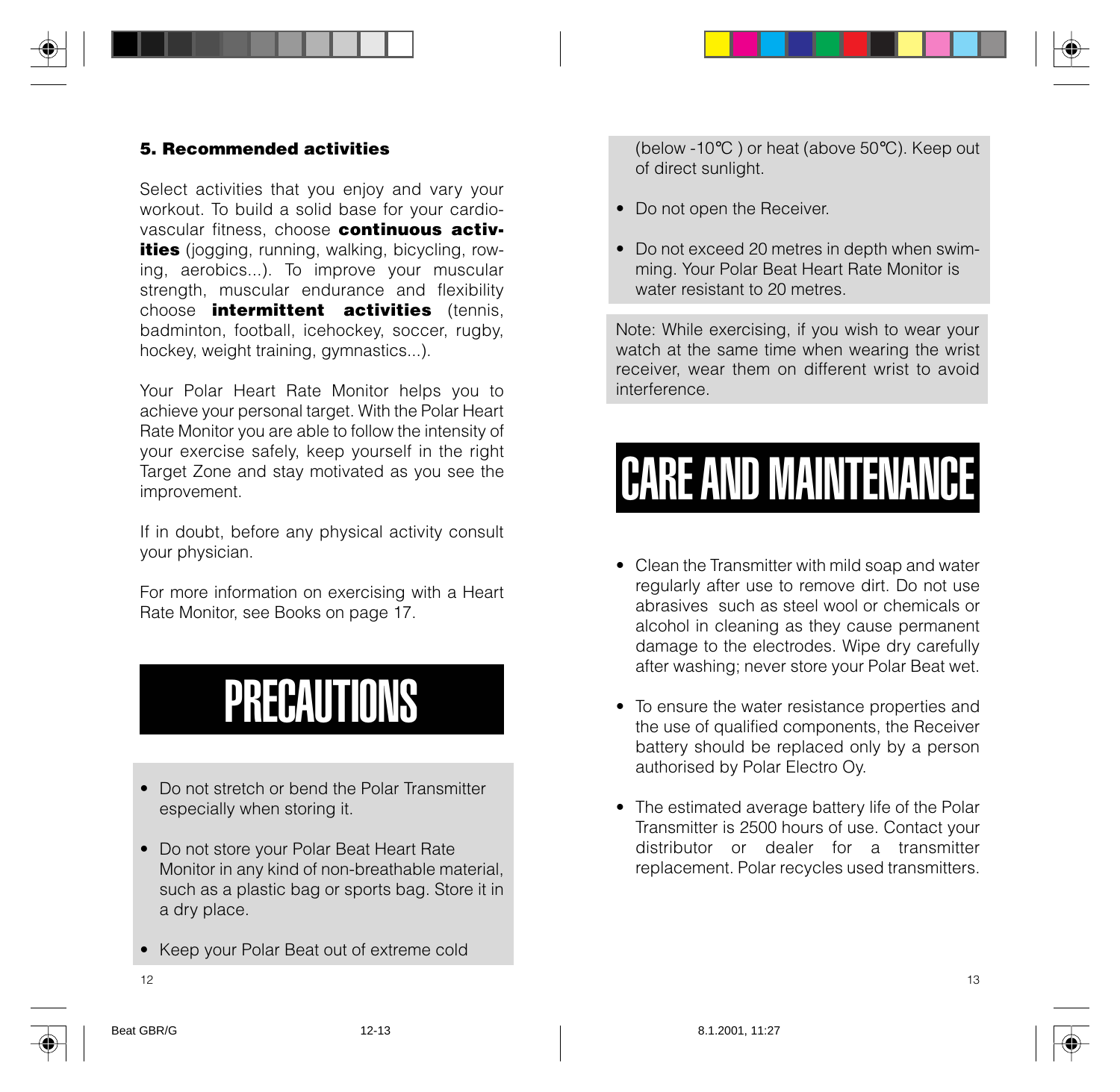# FREQUENTLY ASKED **QUESTIONS**

### **What should I do if...**

...THERE IS NO HEART RATE READING?

- 1. Check that the elastic strap is tight enough.
- 2. Check that the electrodes of the Polar Transmitter are moistened and that you are wearing it as instructed.
- 3. Check that you have kept the Polar Transmitter clean. See care and maintenance.

HEART SYMBOL FLASHES IRREGULARLY?

- 1. Check that your Wrist Receiver is inside the transmission range (1 metre).
- 2. Check that the elastic strap has not become loose during exercise.
- 3. Make sure that the electrodes of the Polar Transmitter are moistened.

THE DISPLAY IS BLANK OR FADING? Have the batteries checked. See Service.

#### ...HEART RATE READING BECOMES EXTREMELY HIGH (above 200)?

When exercising with your Polar Beat Heart Rate Monitor you may come within range of other strong electromagnetic signals, causing the heart rate readings to elevate to abnormal levels. Common sources of electromagnetic signals are televisions, computers, cars, TV antennas, high voltage power lines and exercise equipment that is motor driven. Signals from more than one Polar Transmitter within the 1 metre transmission range

will also cause incorrect readings. Check your surroundings and move away from the source of interference.

#### **EXERCISE FOUIPMENT IS CAUSING** INTERFERENCE?

This interference can usually be overcome by relocating the Receiver:

- 1. Remove the Transmitter from your chest and use the exercise equipment as normal.
- 2. Move the Receiver around until you find an area in which it displays no reading. Interference often comes from directly in front of exercise equipment display boards, while to either side of the boards there is no interference.
- 3. Put the Transmitter back on and keep the Receiver in this interference free area. Continue exercising normally.

# TECHNICAL DATA

- Polar Heart Rate Monitor is designed to indicate the level of physiological strain and intensity in sports and exercise. No other use is intended or implied. Heart rate is displayed as number of heart beats per minute (bpm).
- battery type: CR 2025
- water resistant to 20 metres
- Accuracy of heart rate measurement: ±1% or ±1 beats per minute, whichever larger, definition applies to steady state conditions

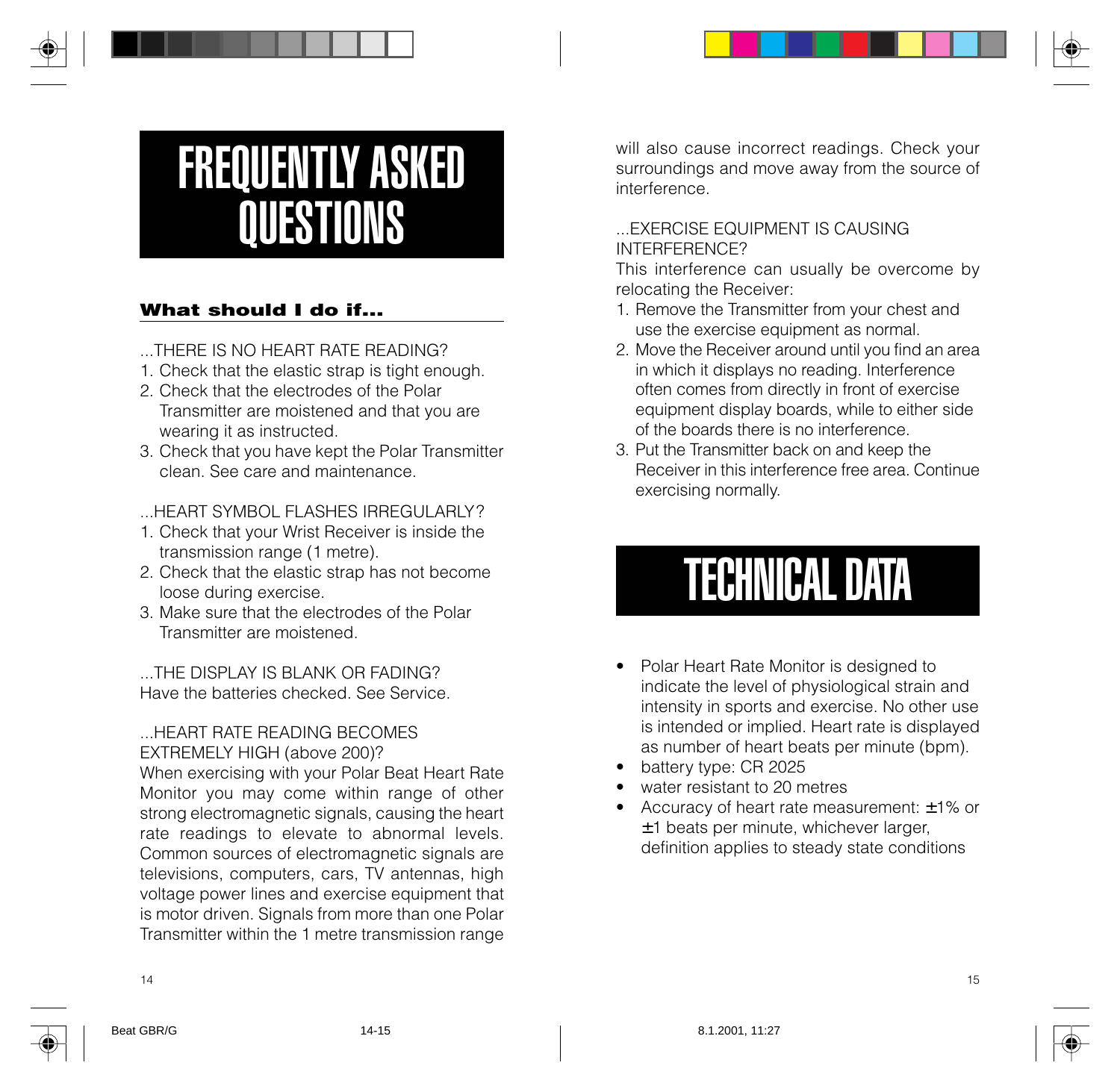## POLAR BOOKS AND **ACCESSORIES**

#### **Polar Books and Booklets**

Roy Benson, MPE: Precision Running Dr. Matthew Brick: Precision Multisport Edmund R. Burke, Ph.D.: Precision Cycling Neil Craig: Scientific Heart Rate Training Sally Edwards: The Heart Rate Monitor Book Mark Fenton and Dave McGovern: Precision Walking

Ute Haas, M.Sc., Tarja Suomi, M.Sc. and Dr. Raija Laukkanen, Ph.D.: Precision Aerobics Dr. Peter J.G.M. Janssen: Training, Lactate, Pulse Rate

Dr. Katriina Kukkonen-Harjula, MD and Dr. Raija Laukkanen, Ph.D.: Precision Weight Management Dr. Raija Laukkanen, Ph.D Research Index Yvonne Lin: Precision Sports Aerobics Dr. James M. Rippe: Target Your Fitness and Weight Management Goals Dr. Jamer M. Rippe: The Polar Fat Free and Fit Forever Program

### **Polar Accessories**

- Polar Bike Mount for all bikes and Polar Heart Rate Monitors
- Elastic straps of different lengths
- Extra Transmitter for other family members
- Polar Heart Bra for women
- Test handle for groups and trainers

 $\frac{16}{16}$  and  $\frac{17}{17}$ Ask your local dealer or distributor for more details.

### **SERVICE**

Please remember that the Polar authorised service is to help you get the most out of your Polar Beat Heart Rate Monitor. Should your Polar Beat need service, please do as follows:

- 1. Carefully pack the product with all parts to avoid futher damage.
- 2. Include a proof of purchase (a receipt or its photocopy) if the product is under warranty.
- 3. Include a detailed description of the problem.
- 4. Include your name, return address and daytime telephone number.
- 5. Ship postage prepaid to your dealer or distributor. For contact details see the back cover of this manual.

Any service procedures is recommended to be done at Polar's authorised service centre. Water resistance cannot be guaranteed after unauthorised service.

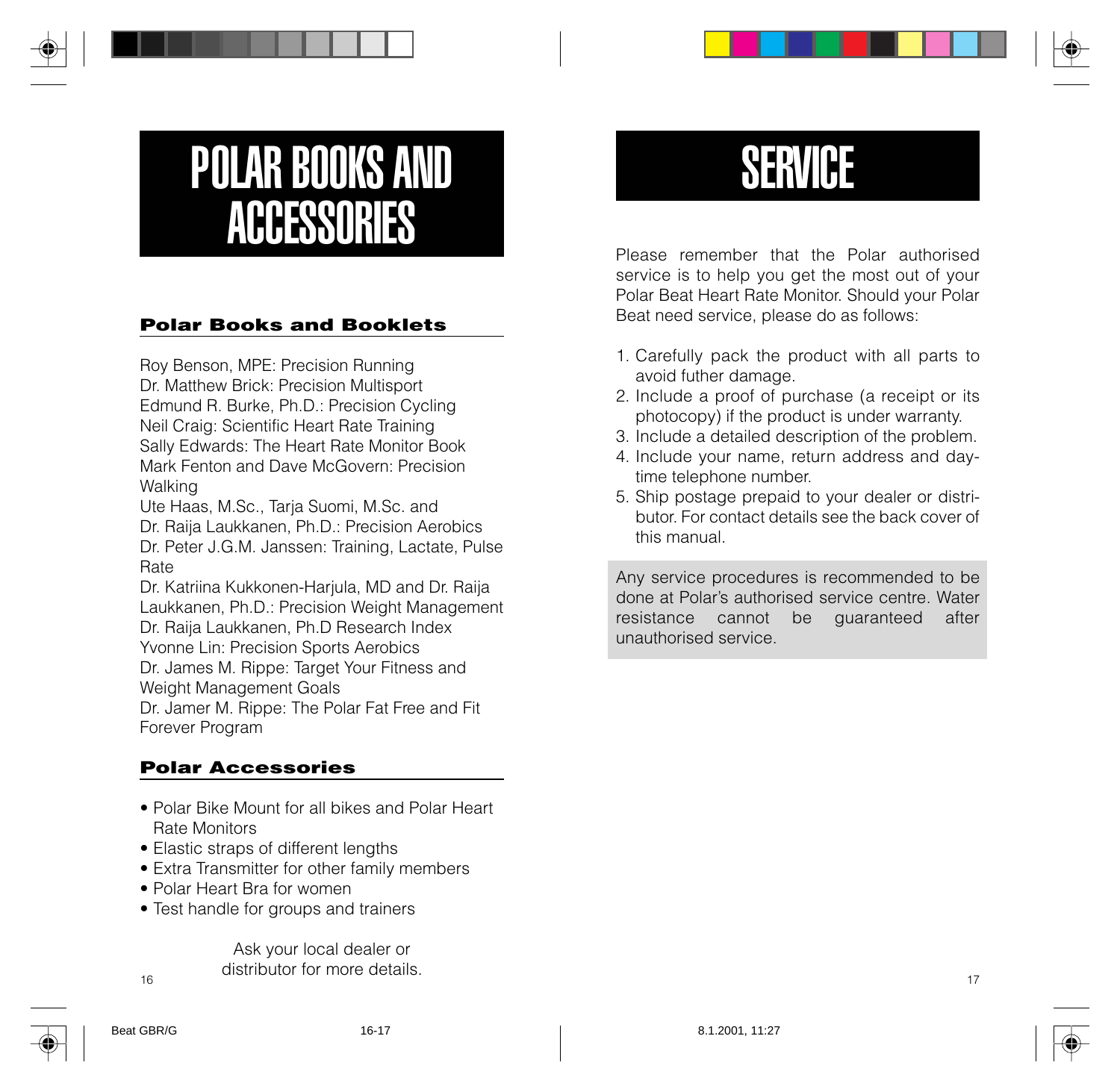## LIMITED POLAR WARRANTY

- Polar Electro Oy warrants to the original consumer/purchaser of this heart rate monitor that the product will be free from defects in material or workmanship for one year from the date of purchase. **Please, save the receipt, which is your proof of purchase!**
- Warranty does not cover receiver battery, damages due to misuse, abuse, accidents or negligence of the precautions; improper maintenance, commercial use, cracked or broken cases.
- Warranty does not cover damage or consequential damage caused by service not authorised by Polar Electro Oy.
- During the warranty period the product will be either repaired or replaced (at your distributor's option) without a charge.
- This warranty does not affect the consumer´s statutory rights under applicable national or state laws in force, or the consumer´s rights against the dealer arising from their sales/ purchase contract.

### DISCLAIMER

This material in this manual is for informational purposes only. The products it describes are subject to change without prior notice due to manufacturer's continuous development program.

Polar Electro Oy makes no representations or warranties with respect to this manual or with respect to the products described herein. Polar Electro Oy shall not be liable for any damages, direct or incidental, consequential or special, arising out of or related to the use of this material or the products described herein.

Copyright ©1995, 2001 Polar Electro Oy, FIN-90440 KEMPELE, Finland

All rights reserved. No part of this manual may be used or reproduced in any form or by any means without prior written permission of Polar Electro Oy.

Polar logotype and Polar Beat are registered trademarks of Polar Electro Oy.

### $C \in$

This CE marking shows compliance of this product with Directive 93/42/EEC.

#### $F \& O F$

 $\frac{18}{19}$  19 This product is protected by one or several of the following patents: FI 88223, DE 4215549, FR 92.06120, GB 2257523, HK 113/ 1996, SG 9591671- 4, US 5491474, FI 88972, FR 92.09150, GB 2258587, HK 306/1996, SG 9592117-7, US 5486818, FI 96380, US 5611346, FI 68734, DE 3439238, GB 2149514, HK 812/ 1989, US 4625733, FI 100924.